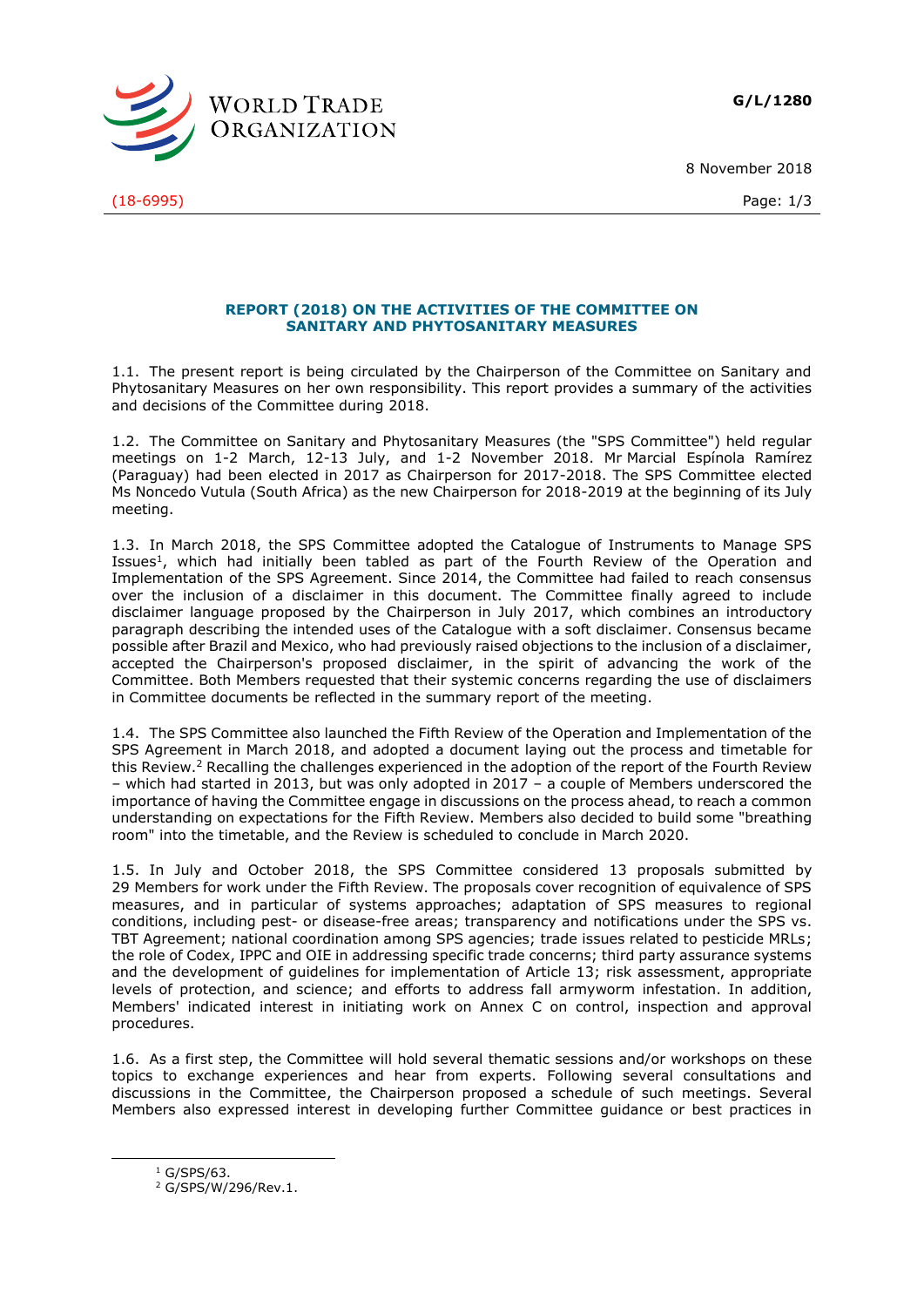certain areas, including equivalence and regionalization, while other Members were cautious about embarking on such work.

1.7. In the context of the Fifth Review, the SPS Committee held the first part of a thematic session on equivalence in October 2018 following a proposal submitted by Canada. Other Members also submitted proposals recommending that the Committee further discuss the concept of equivalence, including examining the existing guidance on the recognition of equivalence (G/SPS/19/Rev.2).

1.8. This thematic session provided an opportunity to introduce the concept of equivalence, and for WTO Members to increase their awareness of the relevant provisions of the SPS Agreement, the guidance from the Committee (G/SPS/19/Rev.2), and related jurisprudence. Based on the comments received from one Member, the thematic session also included a presentation from the Secretariat on equivalence from a TBT perspective. In addition, representatives of Codex, IPPC and OIE explained how the concept of equivalence is applied in their areas, as well as the relevant international standards. The second part of this thematic session will be held in March 2019, and will focus on Members' experiences with the implementation of equivalence.

1.9. The SPS Committee held a Workshop on Control, Inspection and Approval Procedures (Annex C of the SPS Agreement) in July 2018, organized by the Secretariat.<sup>3</sup> This workshop explored ways to expedite and simplify border procedures while ensuring that traded products do not present food safety, animal or plant health risks. It covered relevant rules in the SPS and Trade Facilitation Agreements, jurisprudence, international SPS standards, and allowed for an exchange of experiences among Members. Speakers from the World Bank, STDF, COMESA and certain Members gave estimates of transaction costs related to SPS controls and identified opportunities to facilitate safe trade, including through inter-agency collaboration, risk-based inspections and increased transparency. One session focused on e-certification, and a final roundtable on capacity-building programmes highlighted various opportunities for leveraging resources to strengthen SPS-related border procedures. Members indicated interest in continuing to discuss the topic, possibly as part of the Fifth Review. The SPS Committee requested the Secretariat to update a 2014 room document on the relationship between the SPS Agreement and the Trade Facilitation Agreement (TFA).<sup>4</sup> This document was subsequently discussed in the October 2018 SPS Committee meeting.

1.10. Following a proposal from the United States, the Committee held a thematic session on pestfree areas in February 2018. The session focused on relevant SPS Agreement provisions, Committee guidelines, jurisprudence from recent disputes, and information on the IPPC standards on pest-free areas. In addition, the Southern Cone Plant Health Committee (COSAVE) and the International Atomic Energy Agency (IAEA) provided regional and international perspectives. Members also had the opportunity to share their practical experiences on the establishment and maintenance of pestfree areas, as well as the legislative aspects and more general principles related to their implementation.

1.11. The SPS Committee considered the Annual Overview of the implementation of the transparency provisions of the SPS Agreement.<sup>5</sup> Considering all types of notifications, a total of 23,525 notifications were submitted from 1 January 1995 to 15 September 2018. Between 1 January and 15 September 2018, 888 regular notifications and 83 emergency notifications were circulated. The share of notifications from developing countries continues to be high, at about 73% in 2018. As of 15 September, 127 Members had submitted SPS notifications, and of these, 42 Members had submitted SPS notifications online via the SPS NSS. In addition, Liberia and Montenegro submitted SPS notifications for the first time in 2018.

1.12. The Committee also considered the Annual Report on the Procedure to Monitor the Process of International Harmonization.<sup>6</sup> Three new issues were raised in March and July 2018, on: unnecessary delays in the adoption of Codex Food Additive Standards; risk management related to the global movement in plant seeds; and ASF restrictions not consistent with the OIE international standard. At the October meeting, the Committee considered another two issues, relating to: non-science factors in Codex standards; and use of the Codex definitions for milk and milk products.

-

<sup>&</sup>lt;sup>3</sup> The programme of the workshop is contained in G/SPS/GEN/1613/Rev.2.

<sup>4</sup> RD/SPS/3/Rev.2 (and Corr.1).

 $5$  G/SPS/GEN/804/Rev.11 (and Corr.1).

<sup>6</sup> G/SPS/GEN/1617.